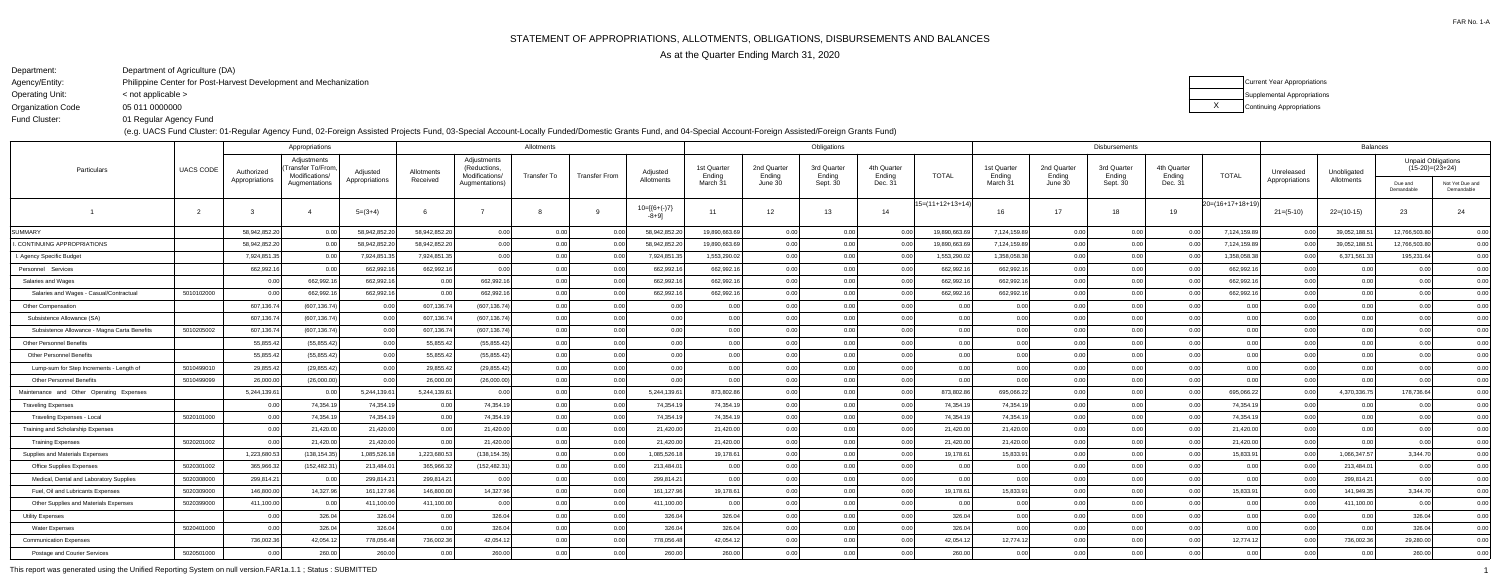Department:

Operating Unit:

Department of Agriculture (DA)

Agency/Entity: Philippine Center for Post-Harvest Development and Mechanization< not applicable >

 Organization CodeFund Cluster:05 011 0000000

01 Regular Agency Fund

(e.g. UACS Fund Cluster: 01-Regular Agency Fund, 02-Foreign Assisted Projects Fund, 03-Special Account-Locally Funded/Domestic Grants Fund, and 04-Special Account-Foreign Assisted/Foreign Grants Fund)

| Current Year Appropriations |
|-----------------------------|
| Supplemental Appropriations |
| Continuing Appropriations   |

| )<br>(<br>)(                          |  |
|---------------------------------------|--|
|                                       |  |
| $\mathfrak{z}$<br>)<br>I              |  |
| $\mathfrak{z}$<br>(<br>$\mathbf{I}$   |  |
| $\mathfrak{z}$<br>$\mathbf{I}$<br>I   |  |
| (<br>)(<br>$\mathbf{I}$               |  |
| $\mathfrak{z}$<br>$\mathbf{r}$<br>I   |  |
|                                       |  |
| X<br>$\overline{ }$<br>(              |  |
| $\mathfrak{z}$<br>$\mathbf{r}$<br>I   |  |
| (<br>X<br>)                           |  |
| $\mathbf{I}$<br>$\mathfrak{z}$<br>I   |  |
| X<br>$\overline{ }$<br>(              |  |
|                                       |  |
| $\mathfrak{z}$<br>$\mathbf{r}$<br>I   |  |
| (<br>)(<br>$\mathbf{I}$               |  |
| $\mathbf{I}$<br>$\mathfrak{z}$<br>I   |  |
| $\mathfrak{z}$<br>$\overline{ }$<br>( |  |
| $\mathfrak{z}$<br>$\mathbf{r}$<br>I   |  |
|                                       |  |
| X<br>$\mathbf{I}$<br>(                |  |
| $\mathfrak{z}$<br>$\mathbf{r}$<br>I   |  |
| )<br>(<br>$\mathfrak{z}$              |  |
| $\mathfrak{z}$<br>$\mathbf{r}$<br>I   |  |
| )(<br>)<br>(                          |  |
|                                       |  |
| $\mathfrak{z}$<br>$\mathbf{r}$<br>J.  |  |
| $\mathfrak{z}$<br>)<br>(              |  |
| I<br>ı<br>)<br>֚֚֡֡֡֡֡֡               |  |
| )(<br>)<br>I                          |  |
| )(<br>$\mathbf{r}$<br>(               |  |
|                                       |  |
| X<br>)<br>O                           |  |
| (<br>K<br>)                           |  |
| )(<br>)<br>(                          |  |
| )(<br>$\mathbf{r}$<br>I               |  |
| $\mathfrak{z}$<br>)<br>C              |  |
|                                       |  |

|                                               |                  | Appropriations               |                                                   |                            |                        | Allotments                                    |             |                      |                        |                       | Obligations           |                       |                       |                    |                       | Disbursements         |                       |                       | <b>Balances</b>    |                              |                           |                                                |                               |
|-----------------------------------------------|------------------|------------------------------|---------------------------------------------------|----------------------------|------------------------|-----------------------------------------------|-------------|----------------------|------------------------|-----------------------|-----------------------|-----------------------|-----------------------|--------------------|-----------------------|-----------------------|-----------------------|-----------------------|--------------------|------------------------------|---------------------------|------------------------------------------------|-------------------------------|
| Particulars                                   | <b>UACS CODE</b> | Authorized<br>Appropriations | Adjustments<br>Transfer To/From<br>Modifications/ | Adjusted<br>Appropriations | Allotments<br>Received | Adjustments<br>(Reductions,<br>Modifications/ | Transfer To | <b>Transfer From</b> | Adjusted<br>Allotments | 1st Quarter<br>Ending | 2nd Quarter<br>Ending | 3rd Quarter<br>Ending | 4th Quarter<br>Ending | <b>TOTAL</b>       | 1st Quarter<br>Ending | 2nd Quarter<br>Ending | 3rd Quarter<br>Ending | 4th Quarter<br>Ending | <b>TOTAL</b>       | Unreleased<br>Appropriations | Unobligated<br>Allotments | <b>Unpaid Obligations</b><br>$(15-20)=(23+24)$ |                               |
|                                               |                  |                              | Augmentations                                     |                            |                        | Augmentations)                                |             |                      |                        | March 31              | June 30               | Sept. 30              | Dec. 31               |                    | March 31              | June 30               | Sept. 30              | Dec. 31               |                    |                              |                           | Due and<br>Demandable                          | Not Yet Due and<br>Demandable |
|                                               | -2               |                              |                                                   | $5=(3+4)$                  |                        |                                               |             |                      | $10=[6+(-)7]$<br>-8+9] | 11                    | 12                    | 13                    | 14                    | $15=(11+12+13+14)$ | 16                    | 17                    | 18                    | 19                    | $20=(16+17+18+19)$ | $21 = (5-10)$                | $22=(10-15)$              | 23                                             | 24                            |
| <b>Telephone Expenses</b>                     |                  | 136,002.36                   | 41,794.1                                          | 177,796.48                 | 136,002.36             | 41,794.12                                     | 0.00        | 0.00                 | 177,796.48             | 41,794.12             | 0.00                  | 0.00                  | 0.00                  | 41,794.1           | 12,774.12             | 0.00                  | 0.00                  | 0.00                  | 12,774.12          | 0.00                         | 136,002.36                | 29,020.00                                      | 0.00                          |
| Mobile                                        | 5020502001       | 0.00                         | 41,794.1                                          | 41,794.12                  | 0.00                   | 41,794.12                                     | 0.00        | 0.00                 | 41,794.12              | 41,794.12             | 0.00                  | 0.00                  | 0.00                  | 41,794.1           | 12,774.12             | 0.00                  | 0.00                  | 0.00                  | 12,774.12          | 0.00                         | 0.00                      | 29,020.00                                      | 0.00                          |
| Landline                                      | 5020502002       | 136,002.36                   | 0.00                                              | 136,002.36                 | 136,002.36             | 0.00                                          | 0.00        | 0.00                 | 136,002.3              | 0.00                  | 0.00                  | 0.00                  | 0.00                  | 0.00               | 0.00                  | 0.00                  | 0.00                  | 0.00                  | 0.00               | 0.00                         | 136,002.36                | 0.00                                           | 0.00                          |
| <b>Internet Subscription Expenses</b>         | 5020503000       | 600,000.00                   | 0.00                                              | 600,000.00                 | 600,000.00             | 0.00                                          | 0.00        | 0.00                 | 600,000.00             | 0.00                  | 0.00                  | 0.00                  | 0.00                  | 0.00               | 0.00                  | 0.00                  | 0.00                  | 0.00                  | 0.00               | 0.00                         | 600,000.00                | 0.00                                           | 0.00                          |
| <b>Professional Services</b>                  |                  | 955,682.94                   | 24,000.00                                         | 979,682.94                 | 955,682.94             | 24,000.00                                     | 0.00        | 0.00                 | 979,682.94             | 573,539.00            | 0.00                  | 0.00                  | 0.00                  | 573,539.00         | 430,300.00            | 0.00                  | 0.00                  | 0.00                  | 430,300.00         | 0.00                         | 406,143.94                | 143,239.00                                     | 0.00                          |
| <b>Other Professional Services</b>            | 5021199000       | 955,682.94                   | 24,000.00                                         | 979,682.94                 | 955,682.94             | 24,000.00                                     | 0.00        | 0.00                 | 979,682.94             | 573,539.00            | 0.00                  | 0.00                  | 0.00                  | 573,539.0          | 430,300.00            | 0.00                  | 0.00                  | 0.00                  | 430,300.00         | 0.00                         | 406,143.94                | 143,239.00                                     | 0.00                          |
| <b>General Services</b>                       |                  | 0.00                         | 21,714.4                                          | 21,714.40                  | 0.00                   | 21,714.40                                     | 0.00        | 0.00                 | 21,714.40              | 21,714.40             | 0.00                  | 0.00                  | 0.00                  | 21,714.4           | 21,714.00             | 0.00                  | 0.00                  | 0.00                  | 21,714.00          | 0.00                         | 0.00                      | 0.40                                           | 0.00                          |
| <b>Other General Services</b>                 | 5021299099       | 0.00                         | 21,714.40                                         | 21,714.40                  | 0.00                   | 21,714.40                                     | 0.00        | 0.00                 | 21,714.40              | 21,714.40             | 0.00                  | 0.00                  | 0.00                  | 21,714.4           | 21,714.00             | 0.00                  | 0.00                  | 0.00                  | 21,714.00          | 0.00                         | 0.00                      | 0.40                                           | 0.00                          |
| Repairs and Maintenance                       |                  | 2,111,964.45                 | (164, 584.40)                                     | 1,947,380.05               | 2,111,964.45           | (164, 584.40)                                 | 0.00        | 0.00                 | 1,947,380.0            | 2,346.50              | 0.00                  | 0.00                  | 0.00                  | 2,346.50           | 0.00                  | 0.00                  | 0.00                  | 0.00                  | 0.00               | 0.00                         | 1,945,033.5               | 2,346.50                                       | 0.00                          |
| Repairs and Maintenance - Buildings and Other |                  | 2,111,964.4                  | (166, 930.90)                                     | 1,945,033.55               | 2,111,964.4            | (166, 930.90)                                 | 0.00        | 0.00                 | 1,945,033.55           | 0.00                  | 0.00                  | 0.00                  | 0.00                  | 0.00               | 0.00                  | 0.00                  | 0.00                  | 0.00                  | 0.00               | 0.00                         | 1,945,033.55              | 0.00                                           | 0.00                          |
| Buildings                                     | 5021304001       | 2,111,964.45                 | (166, 930.90)                                     | 1,945,033.55               | 2,111,964.45           | (166,930.90)                                  | 0.00        | 0.00                 | 1,945,033.5            | 0.00                  | 0.00                  | 0.00                  | 0.00                  | 0.00               | 0.00                  | 0.00                  | 0.00                  | 0.00                  | 0.00               | 0.0                          | 1,945,033.55              | 0.00                                           | 0.00                          |
| Repairs and Maintenance - Machinery and       |                  | 0.00                         | 1,426.50                                          | 1,426.50                   | 0.00                   | 1,426.50                                      | 0.00        | 0.00                 | 1,426.50               | 1,426.50              | 0.00                  | 0.00                  | 0.00                  | 1,426.50           | 0.00                  | 0.00                  | 0.00                  | 0.00                  | 0.00               | 0.00                         | 0.00                      | 1,426.50                                       | 0.00                          |
| Agricultural and Forestry Equipment           | 5021305004       | 0.00                         | 1,426.50                                          | 1,426.50                   | 0.00                   | 1,426.50                                      | 0.00        | 0.00                 | 1,426.50               | 1,426.50              | 0.00                  | 0.00                  | 0.00                  | 1,426.50           | 0.00                  | 0.00                  | 0.00                  | 0.00                  | 0.00               | 0.00                         | 0.00                      | 1,426.50                                       | 0.00                          |
| Repairs and Maintenance - Transportation      |                  | 0.00                         | 920.00                                            | 920.00                     | 0.00                   | 920.00                                        | 0.00        | 0.00                 | 920.00                 | 920.00                | 0.00                  | 0.00                  | 0.00                  | 920.00             | 0.00                  | 0.00                  | 0.00                  | 0.00                  | 0.00               | 0.00                         | 0.00                      | 920.00                                         | 0.00                          |
| Motor Vehicles                                | 5021306001       | 0.00                         | 920.00                                            | 920.00                     | 0.00                   | 920.00                                        | 0.00        | 0.00                 | 920.00                 | 920.00                | 0.00                  | 0.00                  | 0.00                  | 920.00             | 0.00                  | 0.00                  | 0.00                  | 0.00                  | 0.00               | 0.00                         | 0.00                      | 920.00                                         | 0.00                          |
| Labor and Wages                               |                  | 0.00                         | 113,500.00                                        | 113,500.00                 | 0.00                   | 113,500.00                                    | 0.00        | 0.00                 | 113,500.00             | 113,500.00            | 0.00                  | 0.00                  | 0.00                  | 113,500.00         | 113,500.00            | 0.00                  | 0.00                  | 0.00                  | 113,500.00         | 0.00                         | 0.00                      | 0.00                                           | 0.00                          |
| Labor and Wages                               | 5021601000       | 0.00                         | 113,500.00                                        | 113,500.00                 | 0.00                   | 113,500.00                                    | 0.00        | 0.00                 | 113,500.00             | 113,500.00            | 0.00                  | 0.00                  | 0.00                  | 113,500.00         | 113,500.00            | 0.00                  | 0.00                  | 0.00                  | 113,500.00         | 0.00                         | 0.00                      | 0.00                                           | 0.00                          |
| Other Maintenance and Operating Expenses      |                  | 216,809.33                   | 5,370.00                                          | 222,179.33                 | 216,809.33             | 5,370.00                                      | 0.00        | 0.00                 | 222,179.33             | 5,370.00              | 0.00                  | 0.00                  | 0.00                  | 5,370.00           | 5,170.00              | 0.00                  | 0.00                  | 0.00                  | 5,170.00           | 0.00                         | 216,809.33                | 200.00                                         | 0.00                          |
| <b>Representation Expenses</b>                | 5029903000       | 0.00                         | 5,370.00                                          | 5,370.00                   | 0.00                   | 5,370.00                                      | 0.00        | 0.00                 | 5,370.00               | 5,370.00              | 0.00                  | 0.00                  | 0.00                  | 5,370.00           | 5,170.00              | 0.00                  | 0.00                  | 0.00                  | 5,170.00           | 0.00                         | 0.00                      | 200.00                                         | 0.00                          |
| Rent/Lease Expenses                           |                  | 216,809.33                   | 0.00                                              | 216,809.33                 | 216,809.33             | 0.00                                          | 0.00        | 0.00                 | 216,809.33             | 0.00                  | 0.00                  | 0.00                  | 0.00                  | 0.00               | 0.00                  | 0.00                  | 0.00                  | 0.00                  | 0.00               | 0.00                         | 216,809.33                | 0.00                                           | 0.00                          |
| Rents - Motor Vehicles                        | 5029905003       | 171,103.36                   | 0.00                                              | 171,103.36                 | 171,103.36             | 0.00                                          | 0.00        | 0.00                 | 171,103.36             | 0.00                  | 0.00                  | 0.00                  | 0.00                  | 0.00               | 0.00                  | 0.00                  | 0.00                  | 0.00                  | 0.00               | - 0.0                        | 171,103.36                | 0.00                                           | 0.00                          |
| Rents - Equipment                             | 5029905004       | 45,705.97                    | 0.00                                              | 45,705.97                  | 45,705.97              | 0.00                                          | 0.00        | 0.00                 | 45,705.9               | 0.00                  | 0.00                  | 0.00                  | 0.00                  | 0.00               | 0.00                  | 0.00                  | 0.00                  | 0.00                  | 0.00               | - 0.0                        | 45,705.97                 | 0.00                                           | 0.00                          |
| Capital Outlays                               |                  | 2,017,719.58                 | 0.00                                              | 2,017,719.58               | 2,017,719.58           | 0.00                                          | 0.00        |                      | 2,017,719.58           | 16,495.00             | 0.00                  | 0.00                  | 0.00                  | 16,495.00          | 0.00                  | 0.00                  | 0.00                  | 0.00                  | 0.00               | 0.0                          | 2,001,224.58              | 16,495.00                                      | 0.00                          |
| Property, Plant and Equipment Outlay          |                  | 2,017,719.58                 | 0.00                                              | 2,017,719.58               | 2,017,719.58           | 0.00                                          | 0.00        | 0.00                 | 2,017,719.58           | 16,495.00             | 0.00                  | 0.00                  | 0.00                  | 16,495.00          | 0.00                  | 0.00                  | 0.00                  | 0.00                  | 0.00               | 0.00                         | 2,001,224.58              | 16,495.00                                      | 0.00                          |
| Machinery and Equipment Outlay                |                  | 1,028,401.85                 | 0.00                                              | 1,028,401.85               | 1,028,401.85           | 0.00                                          | 0.00        | 0.00                 | 1,028,401.85           | 16,495.00             | 0.00                  | 0.00                  | 0.00                  | 16,495.00          | 0.00                  | 0.00                  | 0.00                  | 0.00                  | 0.00               | 0.00                         | 1,011,906.85              | 16,495.00                                      | 0.00                          |
| Office Equipment                              | 5060405002       | 439,558.95                   | 0.00                                              | 439,558.95                 | 439,558.95             | 0.00                                          | 0.00        | 0.00                 | 439,558.95             | 0.00                  | 0.00                  | 0.00                  | 0.00                  | 0.00               | 0.00                  | 0.00                  | 0.00                  | 0.00                  | 0.00               | 0.00                         | 439,558.95                | 0.00                                           | 0.00                          |
| Information and Communication Technology      | 5060405003       | 187,021.99                   | 0.00                                              | 187,021.99                 | 187,021.99             | 0.00                                          | 0.00        | 0.00                 | 187,021.99             | 16,495.00             | 0.00                  | 0.00                  | 0.00                  | 16,495.00          | 0.00                  | 0.00                  | 0.00                  | 0.00                  | 0.00               | 0.00                         | 170,526.99                | 16,495.00                                      | 0.00                          |
| Agricultural and Forestry Equipment           | 5060405004       | 20,100.00                    | 0.00                                              | 20,100.00                  | 20,100.00              | 0.00                                          | 0.00        | 0.00                 | 20,100.00              | 0.00                  | 0.00                  | 0.00                  | 0.00                  | 0.00               | 0.00                  | 0.00                  | 0.00                  | 0.00                  | 0.00               | 0.00                         | 20,100.00                 | 0.00                                           | 0.00                          |
| <b>Printing Equipment</b>                     | 5060405012       | 53,505.00                    | 0.00                                              | 53,505.00                  | 53,505.00              | 0.00                                          | 0.00        | 0.00                 | 53,505.00              | 0.00                  | 0.00                  | 0.00                  | 0.00                  | 0.00               | 0.00                  | 0.00                  | 0.00                  | 0.00                  | 0.00               | 0.00                         | 53,505.00                 | 0.00                                           | 0.00                          |
| <b>Technical and Scientific Equipment</b>     | 5060405014       | 328,215.91                   | 0.00                                              | 328,215.91                 | 328,215.91             | 0.00                                          | 0.00        | 0.00                 | 328,215.91             | 0.00                  | 0.00                  | 0.00                  | 0.00                  | 0.00               | 0.00                  | 0.00                  | 0.00                  | 0.00                  | 0.00               | 0.00                         | 328,215.91                | 0.00                                           | 0.00                          |
| <b>Transportation Equipment Outlay</b>        |                  | 116,700.00                   | 0.00                                              | 116,700.00                 | 116,700.00             | 0.00                                          | 0.00        | 0.00                 | 116,700.00             | 0.00                  | 0.00                  | 0.00                  | 0.00                  | 0.00               | 0.00                  | 0.00                  | 0.00                  | 0.00                  | 0.00               | 0.00                         | 116,700.00                | 0.00                                           | 0.00                          |
|                                               |                  |                              |                                                   |                            |                        |                                               |             |                      |                        |                       |                       |                       |                       |                    |                       |                       |                       |                       |                    |                              |                           |                                                |                               |

This report was generated using the Unified Reporting System on null version.FAR1a.1.1 ; Status : SUBMITTED2<br>D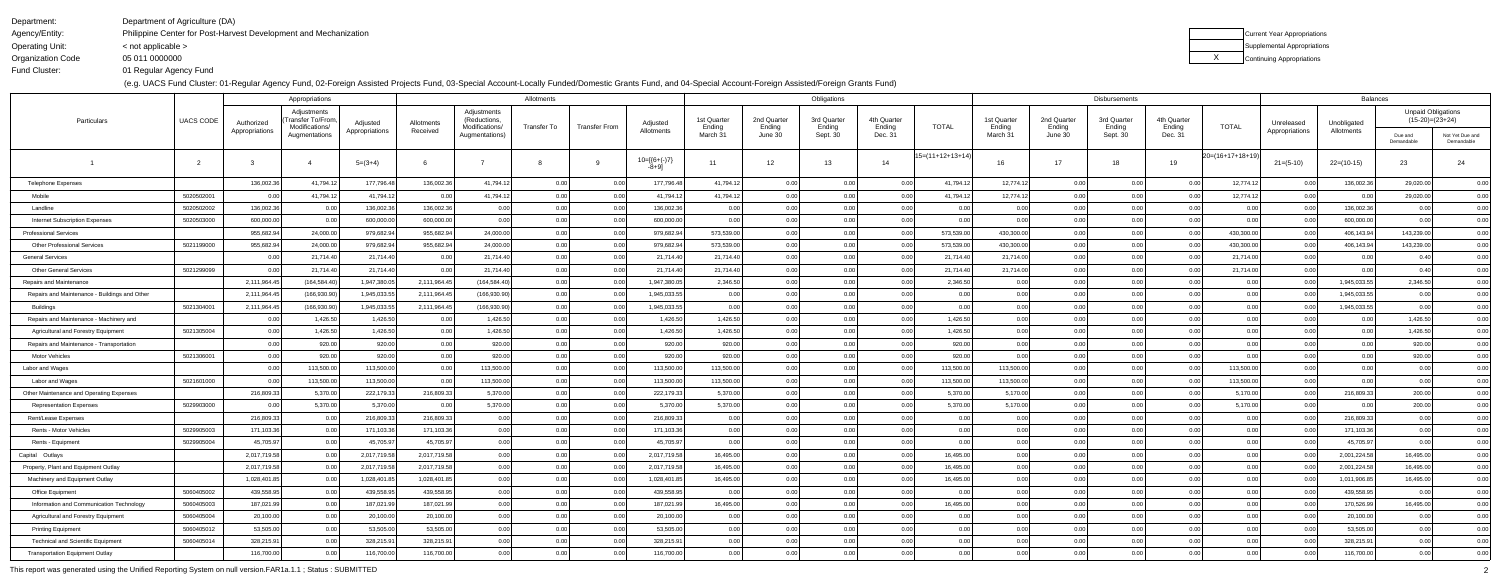Department:

Operating Unit:

Agency/Entity: Philippine Center for Post-Harvest Development and Mechanization

Department of Agriculture (DA)

 Organization CodeFund Cluster:05 011 0000000

< not applicable >

01 Regular Agency Fund

(e.g. UACS Fund Cluster: 01-Regular Agency Fund, 02-Foreign Assisted Projects Fund, 03-Special Account-Locally Funded/Domestic Grants Fund, and 04-Special Account-Foreign Assisted/Foreign Grants Fund)

| Current Year Appropriations |
|-----------------------------|
| Supplemental Appropriations |
| Continuing Appropriations   |

| )(<br>I<br>١                               |  |
|--------------------------------------------|--|
| l                                          |  |
| ׇ֚֕֡<br>K<br>$\overline{\phantom{a}}$<br>1 |  |
| l<br>ı<br>ı                                |  |
| $\overline{\phantom{a}}$<br>I              |  |
| $\overline{a}$<br>I<br>K                   |  |
| K<br>l<br>$\overline{ }$<br>(<br>1         |  |
| l<br>I<br>ı                                |  |
| $\overline{\phantom{a}}$<br>I              |  |
| I<br>ι<br>K                                |  |
| K<br>l<br>$\overline{ }$<br>(              |  |
| l<br>ı<br>ı                                |  |
|                                            |  |
| $\overline{\phantom{a}}$<br>I              |  |
| I<br>ι                                     |  |
| l<br>$\overline{ }$<br>(<br>K              |  |
| l<br>ı<br>ı                                |  |
| I<br>ı                                     |  |
| $\overline{a}$<br>ι                        |  |
| ׇ֚֕֡<br>$\overline{\phantom{a}}$<br>(<br>ı |  |
| l<br>ı                                     |  |
| I<br>ı                                     |  |
| I<br>K<br>ׇ֚֚֕֕<br>I                       |  |
| J<br>$\mathfrak{z}$<br>(                   |  |
| l<br>X<br>֠                                |  |
| )(<br>I<br>֚֚֚֡<br>ı                       |  |
| )(<br>ׇ֚֕֡<br>I<br>ı                       |  |
| l<br>О<br>ı                                |  |
| I<br>K<br>ı                                |  |
|                                            |  |
| )(<br>١<br>ı                               |  |
| X<br>ׇ֚֕֡<br>I<br>ı                        |  |
| )(<br>١<br>1                               |  |

|                                            |                  | Appropriations               |                                                    |                            | Allotments             |                                               |                            |               |                        |                       | Obligations           |                       |                            |                    |                       |                       | Disbursements         | <b>Balances</b>       |                      |                              |                           |                                                |                               |
|--------------------------------------------|------------------|------------------------------|----------------------------------------------------|----------------------------|------------------------|-----------------------------------------------|----------------------------|---------------|------------------------|-----------------------|-----------------------|-----------------------|----------------------------|--------------------|-----------------------|-----------------------|-----------------------|-----------------------|----------------------|------------------------------|---------------------------|------------------------------------------------|-------------------------------|
| Particulars                                | <b>UACS CODE</b> | Authorized<br>Appropriations | Adjustments<br>Fransfer To/From,<br>Modifications/ | Adjusted<br>Appropriations | Allotments<br>Received | Adjustments<br>(Reductions,<br>Modifications/ | Transfer To                | Transfer From | Adjusted<br>Allotments | 1st Quarter<br>Ending | 2nd Quarter<br>Ending | 3rd Quarter<br>Ending | 4th Quarter<br>Ending      | TOTAL              | 1st Quarter<br>Ending | 2nd Quarter<br>Ending | 3rd Quarter<br>Ending | 4th Quarter<br>Ending | <b>TOTAL</b>         | Unreleased<br>Appropriations | Unobligated<br>Allotments | <b>Unpaid Obligations</b><br>$(15-20)=(23+24)$ |                               |
|                                            |                  |                              | Augmentations                                      |                            |                        | Augmentations)                                |                            |               |                        | March 31              | June 30               | Sept. 30              | Dec. 31                    |                    | March 31              | June 30               | Sept. 30              | Dec. 31               |                      |                              |                           | Due and<br>Demandable                          | Not Yet Due and<br>Demandable |
|                                            |                  |                              |                                                    | $5=(3+4)$                  |                        |                                               |                            |               | $10=[6+(-)7]$<br>-8+91 | 11                    | 12                    | 13                    | 14                         | $15=(11+12+13+14)$ | 16                    | 17                    | 18                    | 19                    | $ 20=(16+17+18+19) $ | $21 = (5-10)$                | $22=(10-15)$              | 23                                             | 24                            |
| <b>Motor Vehicles</b>                      | 5060406001       | 116,700.00                   | 0.00                                               | 116,700.00                 | 116,700.00             | 0.00                                          | 0 <sup>0<sup>c</sup></sup> |               | 116,700.00             | 0.00                  | 0.00                  | 0.00                  | 0.00                       | 0.0(               |                       | 0.00                  |                       | 0.00                  | 0.00                 |                              | 116,700.00                | 0.00                                           | 0.00                          |
| Furniture, Fixtures and Books Outlay       |                  | 872,617.7                    | 0.00                                               | 872,617.73                 | 872,617.73             | 0.00                                          |                            |               | 872,617.73             | 0.00                  |                       | 0.00                  |                            | 0.00               |                       | 0.00                  |                       |                       |                      |                              | 872,617.73                | 0.00                                           | 0.00                          |
| <b>Furniture and Fixtures</b>              | 5060407001       | 872,617.7                    |                                                    | 872,617.73                 | 872,617.73             | 0.00                                          |                            |               | 872,617.73             | 0.00                  |                       | 0.00                  | 0.00                       |                    |                       | 0.00                  |                       | 0.00                  |                      |                              | 872,617.73                | 0.00                                           | 0.00                          |
| . Special Purpose Fund                     |                  | 51,018,000.8                 |                                                    | 51,018,000.85              | 51,018,000.85          | 0.00                                          | 0.00                       |               | 51,018,000.8           | 18,337,373.67         |                       | 0.00                  | 0.00                       | 18,337,373.6       | 5,766,101.51          | 0.00                  |                       |                       | 5,766,101.51         |                              | 32,680,627.18             | 12,571,272.16                                  | 0.00                          |
| Personnel Services                         |                  | 7,000.8                      |                                                    | 7,000.8                    | 7,000.8                | 0.00                                          | 0.00                       |               | 7,000.8                | 0.00                  | 0.00                  | 0.00                  | 0.00                       |                    |                       | 0.00                  |                       |                       |                      |                              | 7,000.8                   | 0.0                                            | 0.00                          |
| <b>Other Compensation</b>                  |                  |                              |                                                    |                            |                        | 0.00                                          |                            |               |                        | 0.00                  |                       | 0.00                  | n nr                       | 0.00               |                       | 0.00                  |                       | 0.00                  |                      |                              |                           |                                                | 0.00                          |
| Other Bonuses and Allowances               |                  |                              |                                                    |                            |                        | 0.00                                          |                            |               |                        | 0.00                  |                       | 0.00                  |                            |                    |                       | 0.00                  |                       | 0.00                  |                      |                              |                           |                                                | 0.00                          |
| Peformance Based Bonus - Civilian          | 5010299014       |                              | 0.00                                               |                            |                        | 0.00                                          |                            | 0.00          |                        | 0.00                  |                       | 0.00                  | 0.00                       | 0.00               |                       | 0.00                  |                       | 0.00                  | 0 <sup>0</sup>       |                              |                           |                                                | 0.00                          |
| Other Personnel Benefits                   |                  | 7,000.00                     | 0.00                                               | 7,000.00                   | 7,000.00               | 0.00                                          |                            |               | 7,000.00               | 0.00                  |                       | 0.00                  | 0.00                       | 0.0(               |                       | 0.00                  |                       | 0.00                  |                      |                              | 7,000.00                  |                                                | 0.00                          |
| <b>Other Personnel Benefits</b>            |                  | 7,000.00                     | 0.00                                               | 7,000.00                   | 7,000.00               | 0.00                                          |                            |               | 7,000.00               | 0.00                  |                       | 0.00                  | 0.00                       | 0.00               |                       | 0.00                  |                       | 0.00                  |                      |                              | 7,000.00                  | 0.00                                           | 0.00                          |
| Lump-sum for Step Increments - Meritorious | 5010499011       | 7,000.00                     | 0.00                                               | 7,000.00                   | 7,000.00               | 0.00                                          |                            |               | 7,000.00               | 0.00                  |                       | 0.00                  | 0.00                       |                    |                       | 0.00                  |                       | 0.00                  |                      |                              | 7,000.00                  | 0.00                                           | 0.00                          |
| Maintenance and Other Operating Expenses   |                  | 51,011,000.00                |                                                    | 51,011,000.00              | 51,011,000.00          | 0.00                                          | 0.00                       |               | 51,011,000.00          | 18,337,373.67         | 0.00                  | 0.00                  | 0.00                       | 18,337,373.6       | 5,766,101.51          | 0.00                  |                       |                       | 5,766,101.51         |                              | 32,673,626.3              | 12,571,272.16                                  | 0.00                          |
| <b>Traveling Expenses</b>                  |                  | 28,778,000.0                 | (4,951,183.19)                                     | 23,826,816.8               | 28,778,000.00          | (4,951,183.19)                                | 0.00                       |               | 23,826,816.8           | 2,978,687.53          | 0.00                  | 0.00                  | 0.00                       | 2,978,687.         | 2,397,888.7           | 0.00                  |                       |                       | 2,397,888.75         |                              | 20,848,129.28             | 580,798.78                                     | 0.00                          |
| Traveling Expenses - Local                 | 5020101000       | 28,778,000.0                 | (4,951,183.1)                                      | 23,826,816.8               | 28,778,000.00          | (4,951,183.19)                                | 0.00                       |               | 23,826,816.8           | 2,978,687.53          |                       | 0.00                  | 0.00                       | 2,978,687.         | 2,397,888.7           | 0.00                  |                       |                       | 2,397,888.75         |                              | 20,848,129.28             | 580,798.78                                     | 0.00                          |
| Training and Scholarship Expenses          |                  | 2,142,000.0                  |                                                    | 2,142,000.0                | 2,142,000.00           |                                               |                            |               | 2,142,000.00           | 415,740.00            |                       |                       |                            | 415,740.0          |                       | 0 <sup>0</sup>        |                       |                       |                      |                              | 1,726,260.0               | 415,740.00                                     | 0.00                          |
| <b>Training Expenses</b>                   | 5020201002       | 2,142,000.00                 |                                                    | 2,142,000.00               | 2,142,000.00           | 0.00                                          | 0.00                       |               | 2,142,000.00           | 415,740.00            | 0.00                  | 0.00                  | 0.00                       | 415,740.0          |                       | 0.00                  |                       | 0.00                  |                      |                              | 1,726,260.0               | 415,740.00                                     | 0.00                          |
| Supplies and Materials Expenses            |                  | 4,926,000.0                  | (1,056.98)                                         | 4,924,943.02               | 4,926,000.00           | (1,056.98)                                    | 0.00                       |               | 4,924,943.02           | 180,693.29            |                       | 0.00                  | 0 <sup>0<sup>c</sup></sup> | 180,693.2          | 166,596.29            | 0.00                  |                       |                       | 166,596.29           |                              | 4,744,249.7               | 14,097.00                                      | 0.00                          |
| <b>Office Supplies Expenses</b>            |                  | 1,208,000.0                  | (7,056.98)                                         | 1,200,943.02               | 1,208,000.00           | (7,056.98)                                    |                            |               | 1,200,943.02           | 0.00                  |                       | 0.00                  | 0 <sub>0</sub>             | 0.00               |                       | 0.00                  |                       |                       |                      |                              | 1,200,943.02              | 0.00                                           | 0.00                          |
| <b>ICT Office Supplies</b>                 | 5020301001       | 758,000.00                   |                                                    | 758,000.00                 | 758,000.00             | 0.00                                          |                            |               | 758,000.00             | 0.00                  |                       | 0.00                  |                            |                    |                       | 0.00                  |                       |                       |                      |                              | 758,000.00                | 0.00                                           | 0.00                          |
| Office Supplies Expenses                   | 5020301002       | 450,000.00                   | (7,056.98)                                         | 442,943.02                 | 450,000.00             | (7,056.98)                                    | 0.00                       |               | 442,943.02             | 0.00                  | 0.00                  | 0.00                  | 0.00                       |                    |                       | 0.00                  |                       | 0.00                  |                      |                              | 442,943.02                | 0.00                                           | 0.00                          |
| Fuel, Oil and Lubricants Expenses          | 5020309000       | 2,518,000.0                  | 1,000.00                                           | 2,519,000.00               | 2,518,000.00           | 1,000.00                                      |                            |               | 2,519,000.00           | 166,596.29            |                       | 0.00                  |                            | 166,596.2          | 166,596.29            | 0.00                  |                       |                       | 166,596.29           |                              | 2,352,403.7               | 0.00                                           | 0.00                          |
| Semi-Expendable Machinery and Equipment    | 5020321000       | 400,000.0                    |                                                    | 400,000.00                 | 400,000.00             | 0.00                                          |                            |               | 400,000.00             | 0.00                  |                       | 0.00                  | n nr                       |                    |                       | 0.00                  |                       |                       |                      |                              | 400,000.00                | 0.00                                           | 0.00                          |
| Office Equipment                           | 5020321002       | 300,000.00                   | 5,000.00                                           | 305,000.00                 | 300,000.00             | 5,000.00                                      | 0.00                       |               | 305,000.00             | 14,097.00             |                       |                       | n nr                       | 14,097.0           |                       | 0.00                  |                       | 0.00                  |                      |                              | 290,903.00                | 14,097.00                                      | 0.00                          |
| Information and Communications Technology  | 5020321003       | 300,000.00                   | 0.00                                               | 300,000.00                 | 300,000.00             | 0.00                                          |                            | 0.00          | 300,000.00             | 0.00                  | 0.00                  | 0.00                  | 0.00                       |                    |                       |                       |                       | 0.00                  | 0.00                 |                              | 300,000.00                |                                                | 0.00                          |
| Other Supplies and Materials Expenses      | 5020399000       | 200,000.00                   | 0.00                                               | 200,000.00                 | 200,000.00             | 0.00                                          | 0.00                       |               | 200,000.00             | 0.00                  | 0.00                  | 0.00                  | 0.00                       | 0.00               | 0.00                  | 0.00                  | 0.00                  | 0.00                  | 0.00                 | . 0.0                        | 200,000.00                | 0.00                                           | 0.00                          |
| <b>Communication Expenses</b>              |                  | 591,000.00                   | 1,056.98                                           | 592,056.98                 | 591,000.00             | 1,056.98                                      | 0.00                       | 0.00          | 592,056.98             | 50,290.48             | 0.00                  | 0.00                  | 0.00                       | 50,290.48          | 44,901.00             | 0.00                  | 0.00                  | 0.00                  | 44,901.00            | 0.0                          | 541,766.50                | 5,389.48                                       | 0.00                          |
| Postage and Courier Services               | 5020501000       | 160,000.00                   | 0.00                                               | 160,000.00                 | 160,000.00             | 0.00                                          | 0.00                       |               | 160,000.00             | 34,983.50             | 0.00                  | 0.00                  | 0.00                       | 34,983.5           | 33,119.00             | 0.00                  |                       | 0.00                  | 33,119.00            | . 0.0                        | 125,016.50                | 1,864.50                                       | 0.00                          |
| <b>Telephone Expenses</b>                  |                  | 431,000.00                   | 1,056.98                                           | 432,056.98                 | 431,000.00             | 1,056.98                                      | 0.00                       | 0.00          | 432,056.98             | 15,306.98             | 0.00                  | 0.00                  | 0.00                       | 15,306.98          | 11,782.00             | 0.00                  |                       | 0.00                  | 11,782.00            | 0.0                          | 416,750.00                | 3,524.98                                       | 0.00                          |
| Mobile                                     | 5020502001       | 330,000.00                   | 1,056.98                                           | 331,056.98                 | 330,000.00             | 1,056.98                                      | 0.00                       |               | 331,056.98             | 15,306.98             | 0.00                  | 0.00                  | 0.00                       | 15,306.98          | 11,782.00             | 0.00                  | 0.00                  | 0.00                  | 11,782.00            | 0.0                          | 315,750.00                | 3,524.98                                       | 0.00                          |
| Landline                                   | 5020502002       | 101,000.00                   | 0.00                                               | 101,000.00                 | 101,000.00             | 0.00                                          | 0.00                       | 0.00          | 101,000.00             | 0.00                  | 0.00                  | 0.00                  | 0.00                       | 0.00               |                       | 0.00                  |                       | 0.00                  | 0.00                 | 0.0                          | 101,000.00                | 0.00                                           | 0.00                          |
| <b>Professional Services</b>               |                  | 8,199,000.00                 | 4,160,783.19                                       | 12,359,783.19              | 8,199,000.00           | 4,160,783.19                                  | 0.00                       |               | 12,359,783.19          | 11,833,941.09         | 0.00                  | 0.00                  | 0.00                       | 11,833,941.0       | 1,751,622.26          | 0.00                  | 0.00                  | 0.00                  | 1,751,622.26         | 0.0                          | 525,842.10                | 10,082,318.83                                  | 0.00                          |

This report was generated using the Unified Reporting System on null version.FAR1a.1.1 ; Status : SUBMITTED3<br>
D